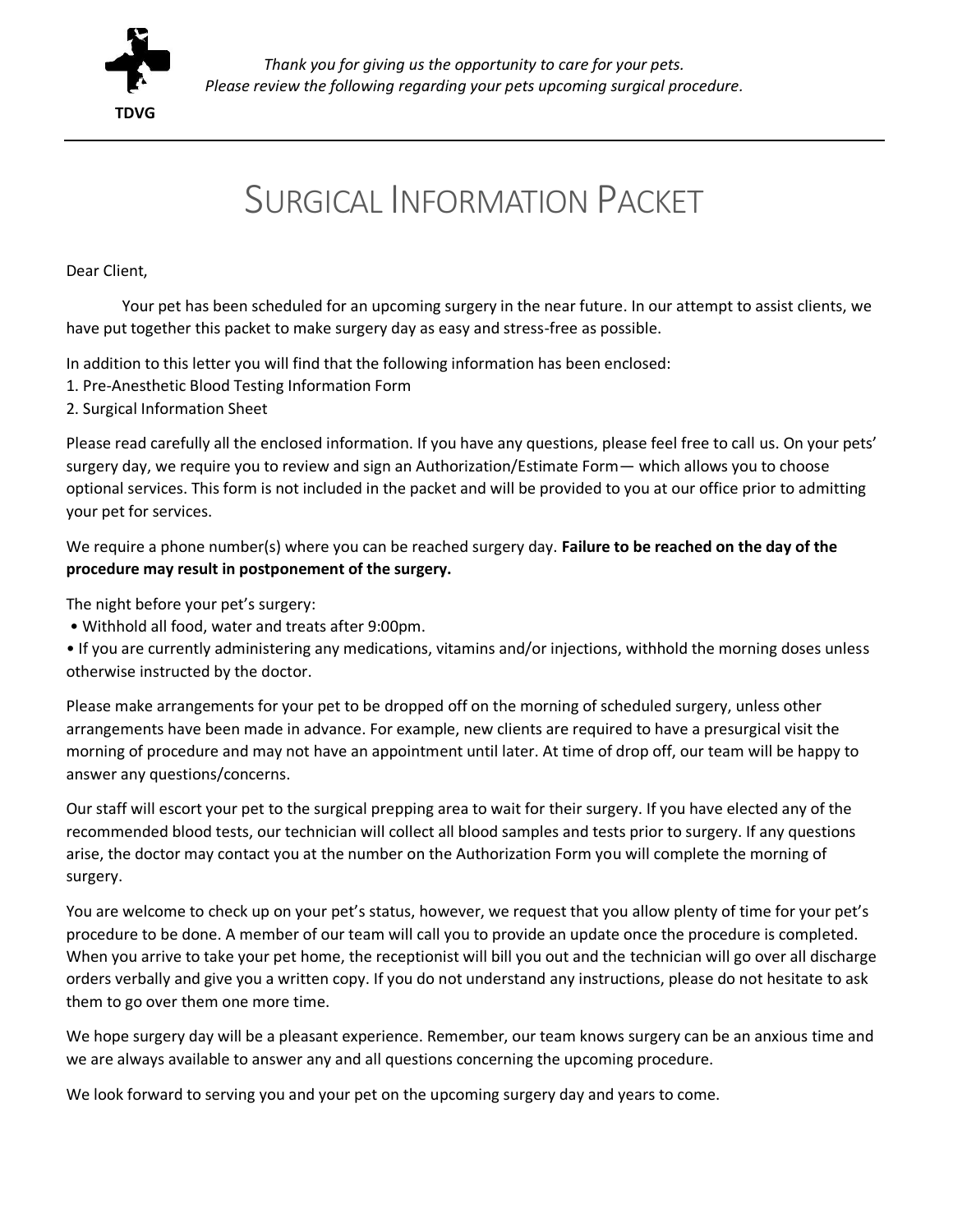# PRE-ANESTHETIC BLOOD TESTING INFORMATION FORM

Our greatest concern is the well-being of your pet. Before putting your pet under anesthesia, we routinely perform a full physical examination. We also highly recommend and sometimes require that a Pre-Anesthetic Blood Profile be performed on all pets' undergoing anesthesia to maximize patient safety.

The Pre-Anesthetic Blood Profile helps alert our surgeon to the presence of dehydration, anemia, infection, diabetes and/or kidney or liver disease that could complicate the procedure. These conditions may not be detected without a pre-anesthetic profile thus not allowing for the most appropriate and safest anesthetic regime to be administered. These tests are similar to those your own physician would run if you were to undergo anesthesia. In addition, these tests may be useful if your pet's health changes to develop faster, more accurate diagnoses and treatments.

The Authorization Form you will sign on your pet's surgery date at our office will offer pre-anesthetic blood work.

- 1. **The Quantitative Blood Count (QBC) and Pre-Anesthetic Profile** which includes:
	- **CBC**: PCV (Anemia), White Blood Cell Count (Infection) & Red Blood Cell Count (Anemia/Bleeding Disorder), Platelet Count (Clotting Disorder)
	- **Biochemistry Profile**: BUN and Creatinine (Kidney), ALKP and ALT (Liver), Glucose (Sugar), Total Protein (Dehydration), and Electrolytes (Imbalance).
- 2. **Owner Elects to Decline** the recommended pre-anesthetic blood tests at this time but requests that we proceed with the procedure. This is indicated by NOT checking the optional procedures.

You will notice other tests available that are not included in the above choices. We have selected tests that give the doctors a suitable overview of healthy patients. However, if the patients are in their senior years (above 7 years old) or are sick, the FULL senior profile can be done the day of the procedure at the owner's request. It has been included in the high amount estimate.

For feline patients, our feline owners will see an option for a FeLV/FIV Test. We highly recommend this test be performed on all feline patients at least once in their lives because Feline Leukemia and Feline Immunodeficiency Virus (Feline Aids) are viruses for which no cure exists. If your pet goes outside, we recommend administering the Feline Leukemia vaccine as well. Please ask questions if you would like to learn more about Feline Leukemia and Feline Aids.

We realize surgery and anesthesia are scary for both the owner and patient and we attempt to make surgery day as safe and comfortable for all involved. The physical examination and blood work done prior to any surgical procedure allows us to best minimize anesthetic and surgical risks and maximize patient safety.

If you have any questions or hesitations about the scheduled procedure, please do not hesitate to call us to discuss any aspect of the upcoming procedure.